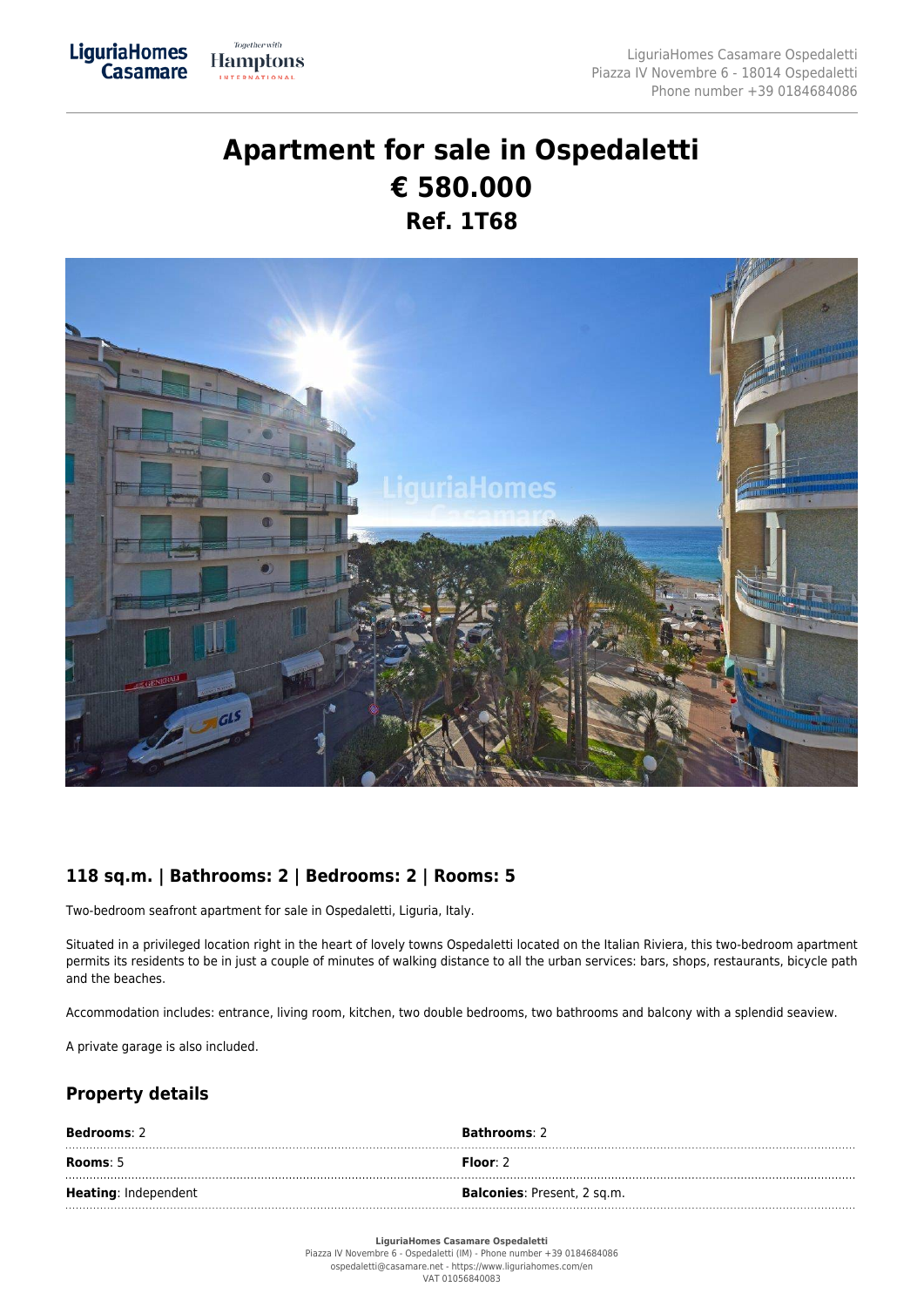

**Garage**: Single, 14 sq.m.

## **Features**

| Sea View                | Distance from the sea: 20 mt |                    |             |  |
|-------------------------|------------------------------|--------------------|-------------|--|
| Nearby                  |                              |                    |             |  |
| Gyms                    | <b>Tennis Courts</b>         | <b>Bike Lanes</b>  | Playgrounds |  |
| <b>Public Transport</b> | `afe                         | Post Office / Bank |             |  |

Public Transport Cafe Post Office / Bank